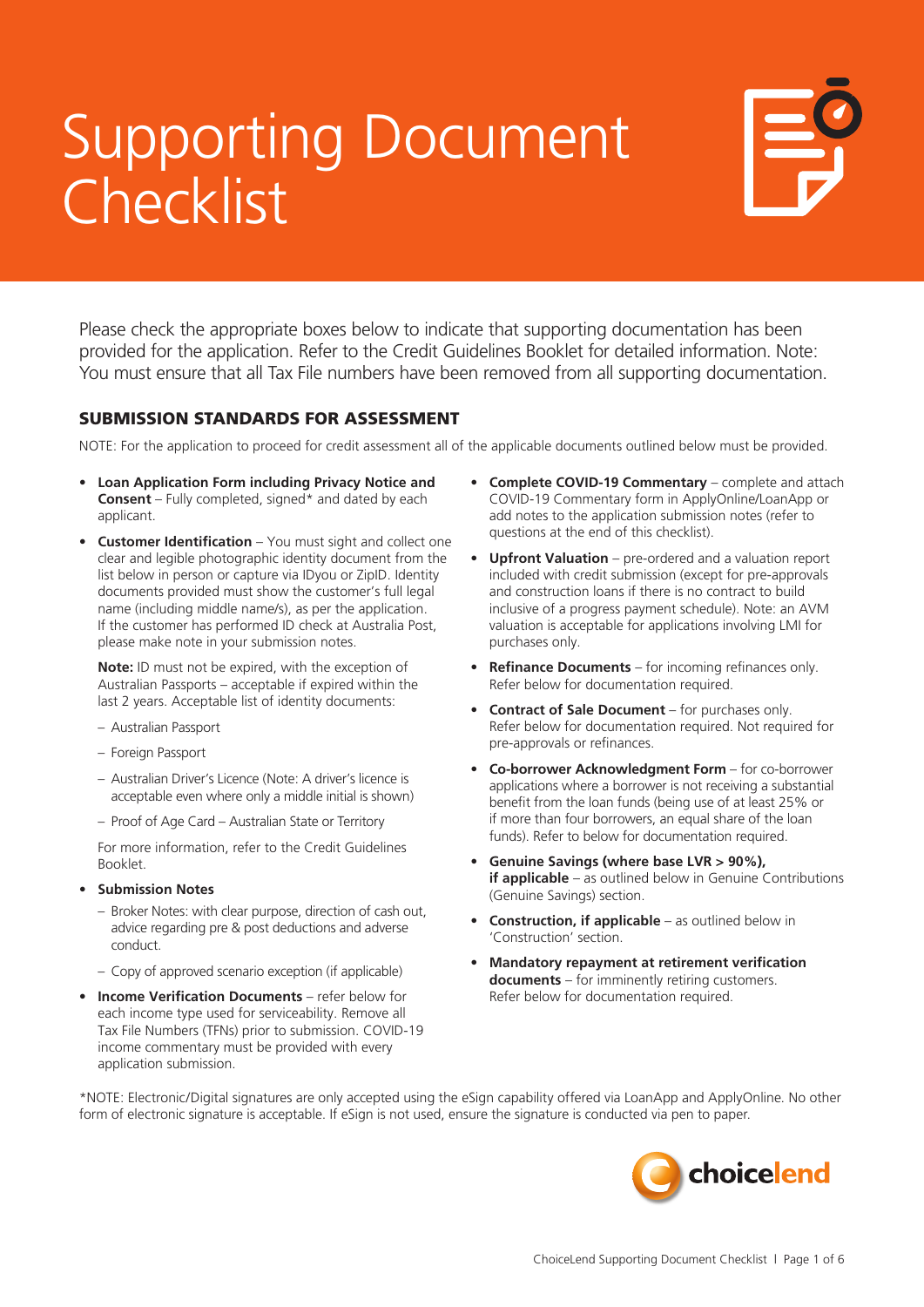### DOCUMENTATION VERIFICATION REQUIREMENTS

| <b>Document Type</b>                                 | <b>Supporting Evidence</b>                                                                                                                                                                             |  |  |
|------------------------------------------------------|--------------------------------------------------------------------------------------------------------------------------------------------------------------------------------------------------------|--|--|
| <b>PAYG Permanent</b>                                | One of the following:                                                                                                                                                                                  |  |  |
| <b>Employment Income</b>                             | One computer generated payslip, with the most recent payment no older than 45 days from application<br>submission date, with YTD showing at least 2 pay cycles; OR                                     |  |  |
|                                                      | If YTD does not cover 2 pay cycles, 2 of the last 3 computer generated payslips, the latest one no older than<br>45 days from application submission date; OR                                          |  |  |
|                                                      | Bank Statement(s) or transaction listing(s), showing the last 2 salary credits with the most recent salary credit<br>no older than 45 days from the application submission date.                       |  |  |
|                                                      | Note: Where salary credits are inconsistent and variance is >20%, provide payslips to support bank statements/<br>transaction listings.                                                                |  |  |
| <b>PAYG Allowances</b>                               | 2 consecutive computer generated payslips, with the most recent payment no older than 45 days from<br>application submission date to confirm allowances are ongoing.                                   |  |  |
| <b>PAYG Casual and Contract</b>                      | One of the following:                                                                                                                                                                                  |  |  |
| income                                               | Bank statement(s) and transaction listing(s) with the most recent credit no older than 45 days from<br>application submission date, evidencing employment income for a period of at least 6 months; OR |  |  |
|                                                      | Computer generated payslip, with the most recent payment no older than 45 days from application<br>submission date, reporting a minimum of 6 months YTD figure; OR                                     |  |  |
|                                                      | Where Payslip YTD reports a figure under 6 months obtain: computer generated payslips and PAYG Payment<br>Summary or Personal Tax Return for the last financial year                                   |  |  |
| <b>Overtime and</b><br><b>Commission income</b>      | Computer generated payslip, reporting a minimum of 6 months YTD figure, which has at the application<br>submission date the most recent payment no older than:                                         |  |  |
|                                                      | - 45 days for weekly/fortnightly/monthly/bi-monthly payments; OR<br>- 90 days for payments greater than monthly.                                                                                       |  |  |
|                                                      | Where Payslip YTD reports a figure under 6 months, provide most recent:<br>$-6$ months of computer generated payslips; OR                                                                              |  |  |
|                                                      | - PAYG Payment Summary; OR                                                                                                                                                                             |  |  |
|                                                      | $-$ Personal Tax Return for the last financial year; OR<br>- Signed contract of employment or letter of offer that specifies regular overtime                                                          |  |  |
| <b>Bonus income (from 2</b>                          | One of the following:                                                                                                                                                                                  |  |  |
| most recent financial<br>years)                      | Bank Statement(s) and/or transaction listing(s) with the most recent credit no older than 45 days from application                                                                                     |  |  |
|                                                      | submission date that evidence receipt of the bonus payments; OR<br>Payslips that evidence receipt of the bonus payments; OR                                                                            |  |  |
|                                                      | Reward statements issued by the employer that evidence receipt of the bonus payments; OR                                                                                                               |  |  |
|                                                      | Payment summaries or tax returns which evidence total income above the customers calculated base salary; OR                                                                                            |  |  |
|                                                      | Signed letter from the employer detailing the bonus payment amounts paid<br>Note: For bank statements and transaction listings, only the pages evidencing the payments are required, not the           |  |  |
|                                                      | full 2 year period                                                                                                                                                                                     |  |  |
| Self-employed Income<br>(Evidence the flow of        | The last two years' financial statements (balance sheet & profit and loss), the most recent year financial                                                                                             |  |  |
| income from trading                                  | statement may be accountant or customer prepared.<br>OR                                                                                                                                                |  |  |
| entities to individual)                              | The last two years' taxation returns including ATO Assessment notice/Company Tax Portal for most recent income<br>tax return applicable for:                                                           |  |  |
|                                                      | - Individual (i.e. Sole trader/Proprietor)                                                                                                                                                             |  |  |
|                                                      | - Partnership<br>- Non Trading Trust                                                                                                                                                                   |  |  |
|                                                      | - Non Trading Company                                                                                                                                                                                  |  |  |
|                                                      | Note: The most recent financial information as at the application submission date, must be no older than:                                                                                              |  |  |
|                                                      | - 21 months for total NAB home lending under \$1 million<br>- 24 months for non-trading entities                                                                                                       |  |  |
|                                                      | Where the future performance of the business will materially deteriorate, in addition to the above:                                                                                                    |  |  |
|                                                      | Business Activity Statements (BAS); OR<br>Business transaction statements (where BAS is reported annually or there is no GST registration)                                                             |  |  |
|                                                      | These documents must cover a minimum of the most recent financial quarter and the same information for the<br>corresponding quarter of the prior financial year.                                       |  |  |
| <b>New Rental Income</b>                             | One of the following:                                                                                                                                                                                  |  |  |
| (owning or purchasing a<br>property with no existing | Copy of the current executed lease agreement; OR                                                                                                                                                       |  |  |
| tenant but intending to<br>lease)                    | Market appraisal contained in valuation dated within 90 days*; OR<br>Market appraisal from a registered real estate agent dated within 90 days* and on Agents letterhead                               |  |  |
|                                                      | displaying property address                                                                                                                                                                            |  |  |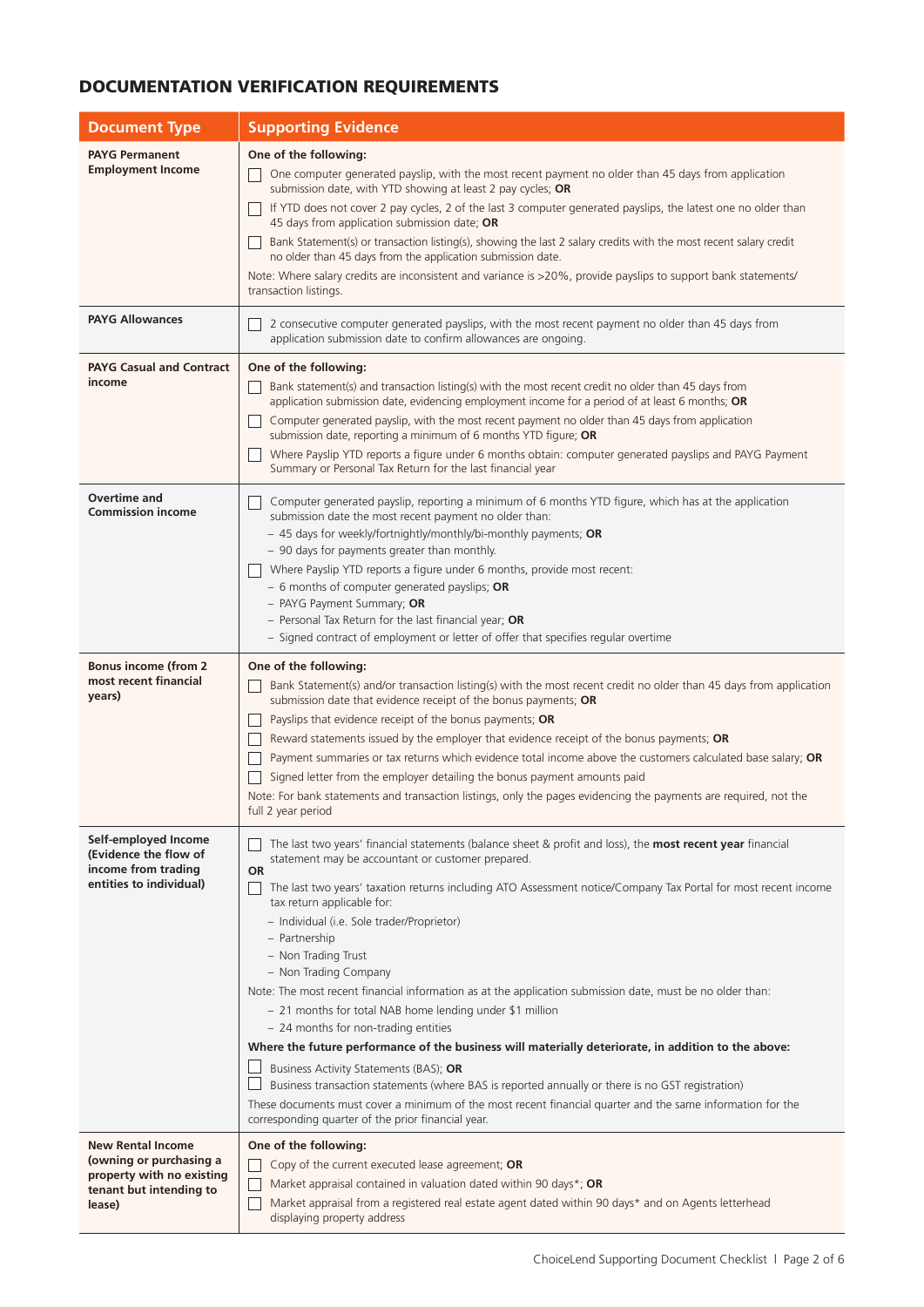| <b>Document Type</b>                                                                                                                                                                            | <b>Supporting Evidence</b>                                                                                                                                                                                                                                                                                                                                                                                                                                                                                                                                                                                                                                                                                                                                                                                                                                                                                                                                                                                                                                                                       |  |  |
|-------------------------------------------------------------------------------------------------------------------------------------------------------------------------------------------------|--------------------------------------------------------------------------------------------------------------------------------------------------------------------------------------------------------------------------------------------------------------------------------------------------------------------------------------------------------------------------------------------------------------------------------------------------------------------------------------------------------------------------------------------------------------------------------------------------------------------------------------------------------------------------------------------------------------------------------------------------------------------------------------------------------------------------------------------------------------------------------------------------------------------------------------------------------------------------------------------------------------------------------------------------------------------------------------------------|--|--|
| <b>Existing Rental Income</b><br>(owning or purchasing<br>a property which is<br>currently tenanted and<br>earning an income)                                                                   | One of the following:<br>Rental property schedule contained in current tax return, no more than 2 years old as evidenced through<br>lodgement with ATO; OR<br>Copy of current executed lease agreement (can include a Contract of Sale – Rental Schedule if purchase property<br>is currently tenanted); OR<br>Copy of rental receipt issued by the real estate agent that is not more than 90 days* old showing 4 weeks of<br>rental payments; OR<br>Bank Statement(s) or transaction listing(s) no older than 90 days* showing at least 2 direct credits. The credits<br>must be identifiable as rental income<br>Where the property is not mortgaged to NAB, a rates notice must be supplied to evidence the customers<br>ownership of the property.<br>Note: For properties generating holiday, short-term or shared space rental income the gross rental income must be<br>demonstrated over a minimum of 12months, based on the most recent full financial year statement.<br>Note: The currency of income from shared space rental must also be confirmed using 2 recent account credits. |  |  |
| <b>Investment Income</b><br>(Interest and Dividends)<br>– Income from Publicly<br>listed shares, Managed<br>investments, interest<br>bearing deposits or any<br>other income producing<br>asset | One of the following:<br>Shareholding certificate or current dividend statement or notice<br>Managed Fund current statement or notice<br>Letter from a financial planner with the NAB Group.<br>Bank statement or internet banking transaction listing that identifies at least two direct credits as investment income<br>Share Registry advice<br>Term Deposit certificate<br>The most recent tax return (must be no more than two years old and either prepared by a tax agent or<br>containing evidence of lodgement to ATO)                                                                                                                                                                                                                                                                                                                                                                                                                                                                                                                                                                 |  |  |
| Income from shares held<br>in a Private Australian<br>company or Discretionary<br><b>Trust Distributions</b>                                                                                    | One of the following:<br>2 years of tax returns prepared by tax agent or containing evidence of lodgment to ATO most recent tax return no<br>more than 2 years old; OR<br>Bank statement(s) or transaction listing(s) no older than 90 days* and showing 2 years of income                                                                                                                                                                                                                                                                                                                                                                                                                                                                                                                                                                                                                                                                                                                                                                                                                       |  |  |
| <b>Other Income</b>                                                                                                                                                                             | Government benefits – Government letter or bank statement(s) or transaction listing(s), no older than 90 days*,<br>showing 6 months of payments received, verifying government benefit in narrative.<br><b>Child Support</b> – Child Support Agency Letter confirming receipt of payment for next 5 years<br><b>PLUS</b><br>Bank statement(s), no older than 90 days*, showing 6 months of payments received<br><b>Superannuation</b> – One (or combination) of the following:<br>- Bank statement or transaction listing no older than 90 days* from the superannuation fund<br>Superannuation Fund Statement or Letter no older than 90 days* over a 3 month period<br>- Financial Statements (eg: SMSF)<br>- Letter from Financial Planner/Advisor<br>Note: Some Government Benefit Payments have specific eligibility criteria - refer to Credit Guidelines Booklet<br>Note: Where income drawings are less frequent (e.g. quarterly, half yearly, yearly) for superannuation income,<br>provide 12 months payment period                                                                    |  |  |
| Construction                                                                                                                                                                                    | Upon completion valuation. (except if pre-approval or if there is no contract to build inclusive of a progress<br>payment schedule).<br>Copy of Fixed Price Building Contract Variations fully executed by all parties and/or additional quotes for<br>"out of contracts" items.<br>Where FHOG amount is required at settlement - Authority to use FHOG and Other Government Grants form<br>for payment at land settlement - Fully completed, signed* and dated by each applicant.<br>Evidence of builders deposit receipts paid prior to settlement - where applicable.<br>Prior to first progress payment, must provide:<br>- Council approved plans and specifications<br>- Builders All Risk Insurance<br>- Home Owners Warranty Certificate<br>Note: Preparation, Deposit and Base stages cannot exceed 20% of total building contract costs, and final stage<br>completion must be min. 10% of total building contact                                                                                                                                                                      |  |  |

\*Documents must be no older than 90 days as at the application submission date.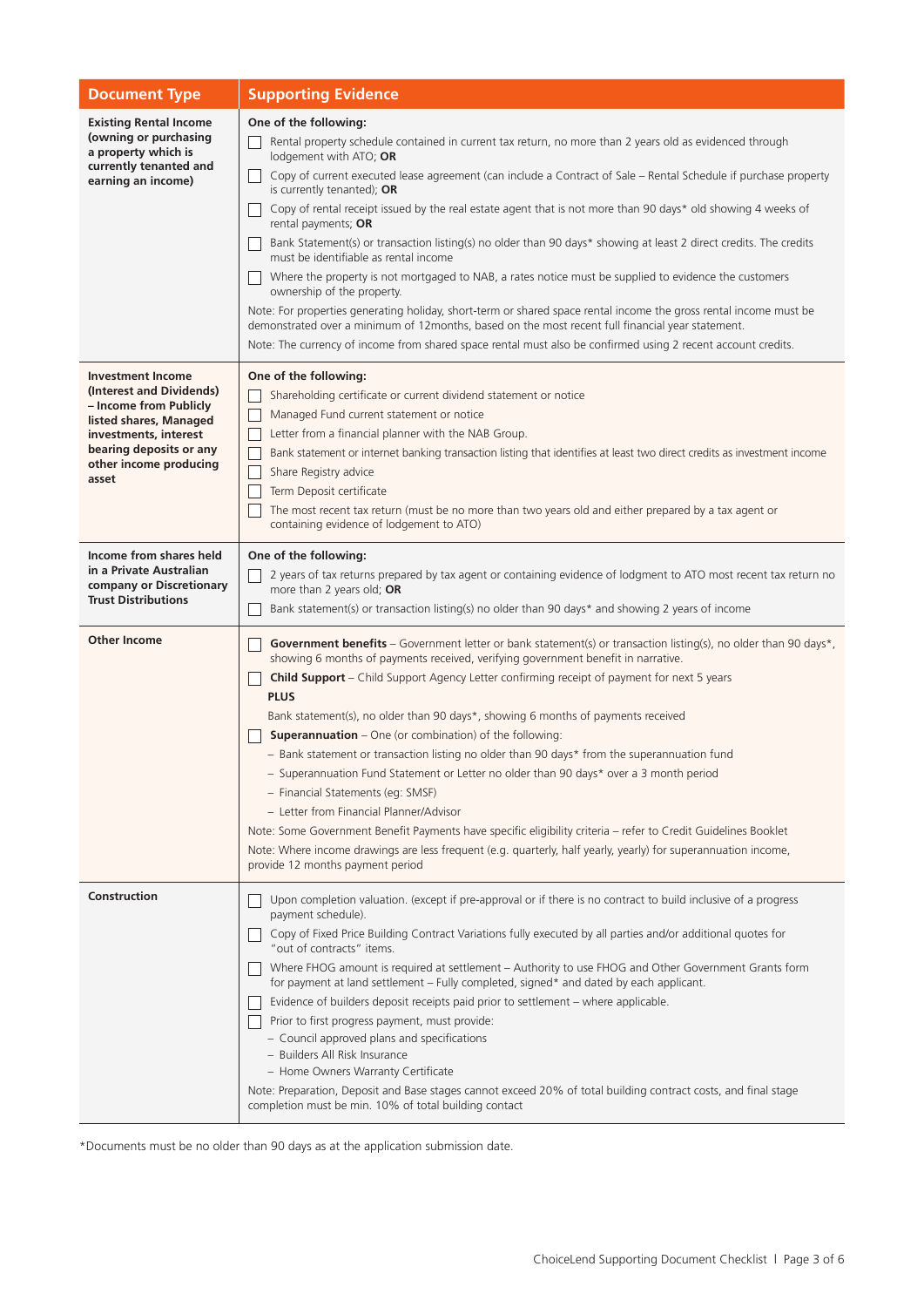| <b>Document Type</b>                              | <b>Supporting Evidence</b>                                                                                                                                                                                                                                                                                                                                                                                                                                                                                                                                                                                                                                                                                                                                                                                                                                                                                                                                                                                                                                                                                                                                                                                                                                                                                                                                                                                                                                                                              |  |
|---------------------------------------------------|---------------------------------------------------------------------------------------------------------------------------------------------------------------------------------------------------------------------------------------------------------------------------------------------------------------------------------------------------------------------------------------------------------------------------------------------------------------------------------------------------------------------------------------------------------------------------------------------------------------------------------------------------------------------------------------------------------------------------------------------------------------------------------------------------------------------------------------------------------------------------------------------------------------------------------------------------------------------------------------------------------------------------------------------------------------------------------------------------------------------------------------------------------------------------------------------------------------------------------------------------------------------------------------------------------------------------------------------------------------------------------------------------------------------------------------------------------------------------------------------------------|--|
| <b>Genuine Contributions</b><br>(Genuine Savings) | Genuine Savings Evidence of minimum 5% of Purchase Price is to be verified as genuine contribution<br>(savings) for loans with a base LVR above 90% or First Home Buyer Loans supported by Government Guarantee<br>(eg. bank statements). <sup>1</sup><br><sup>1.</sup> Refer to Credit Guidelines Booklet under Genuine Contributions (Genuine Savings) section for full details on<br>verification requirements.                                                                                                                                                                                                                                                                                                                                                                                                                                                                                                                                                                                                                                                                                                                                                                                                                                                                                                                                                                                                                                                                                      |  |
| External mortgage debt<br>(not being refinanced)  | Loan statement, Internet account summary, Internet transaction listing or other document (e.g. loan contract), no<br>older than 6 months that evidences the:<br>- loan limit: and<br>- interest rate; and<br>- expiry date of loan term or remaining period of loan term (excluding line of credit facilities)<br>- For IO loans obtain expiry date or remaining IO period<br>Note: Expiry dates or remaining loan term can be verified by bank issued documents where the account number/<br>reference number can be reconciled with any of the above.<br>Note: Statements for a home loan are not required where the lender of the home loan provides information to credit<br>reporting bodies for Comprehensive Credit Reporting.                                                                                                                                                                                                                                                                                                                                                                                                                                                                                                                                                                                                                                                                                                                                                                   |  |
| <b>Purchases</b>                                  | Fully executed Contract of Sale including special conditions (signed by all parties)<br>Note: For NSW and ACT - Contract of Sale must be signed and dated by at least one party Purchaser or Vendor.<br>Where an unsigned contract of sale is to be provided, then this must be accompanied with a signed Sales Advice<br>notice (letterhead, dated, details of transaction and parties) from agent.                                                                                                                                                                                                                                                                                                                                                                                                                                                                                                                                                                                                                                                                                                                                                                                                                                                                                                                                                                                                                                                                                                    |  |
| <b>Refinances</b>                                 | 6 months bank statement(s)/transaction listing(s), no older than 90 days from application submission date<br>for loan(s) being refinanced<br>Last 3 months credit card(s) statements for cards being refinanced (showing name, card limit, and balance)<br>Signed Discharge Authority Form (outgoing lender)<br>Note: Statements for a home loan are not required where the lender of the home loan provides information to credit<br>reporting bodies for Comprehensive Credit Reporting.                                                                                                                                                                                                                                                                                                                                                                                                                                                                                                                                                                                                                                                                                                                                                                                                                                                                                                                                                                                                              |  |
| <b>First Home Owners Grant</b><br>(FHOG)          | Original and executed FHOG application forms (if applicable).<br>Authority to use FHOG and Other Government Grants form for payment at land settlement (if applicable).<br>Fully completed, signed and dated by each applicant.<br>Email scanned copies of the documents to: Advantedge.afssettlements@advantedge.com.au<br>Post documents (TAS only) to: FHOG Department, 700 Bourke Street, Docklands VIC 3008                                                                                                                                                                                                                                                                                                                                                                                                                                                                                                                                                                                                                                                                                                                                                                                                                                                                                                                                                                                                                                                                                        |  |
| <b>Applications involving</b><br>cash out         | Cash out is any funds provided to the customer on an uncontrolled basis.<br>Application notes must cover the purpose of any cash out/equity release in excess of the current lending limits.<br>Evidence of 80% of the cash out/equity release is required where LMI applies<br>Note: The above criteria does not apply where the loan product is a line of credit/portfolio facility.                                                                                                                                                                                                                                                                                                                                                                                                                                                                                                                                                                                                                                                                                                                                                                                                                                                                                                                                                                                                                                                                                                                  |  |
| <b>Repayment at Retirement</b>                    | 100% Financial Assets to Home Loan Limit/s at Drawdown<br>Most recent valuation held for current property (if not already held by Lender); OR<br>Rates notice of current property (no older than 12 months); OR<br>Bank account statement and/or term deposit certificate (no older than 90 days); OR<br>Share statements/online trading account statements (no older than 12 months); OR<br>Most recently issued superannuation statement (no older than 12 months); OR<br>A letter from a financial planner which states the balance of the customer's super fund (no older than<br>12 months); OR<br>Financial statements (e.g. SMSF, company/business, trust) $\wedge$ ; OR<br>Copy of non-listed company or business balance sheet that the customer(s) holds an interest in, which shows the<br>entity net asset/equity value <sup><math>\land</math></sup> . Note: value attributed should align with customer's entitlement i.e. % of<br>ownership; OR<br>Beneficial ownership of a trust where customer is (a) a trustee who controls the distributions from a trust<br>to beneficiaries or (b) a named trust beneficiary who receives trust income distribution/s:<br>Schedule of beneficiaries in the trust deed AND<br>Balance sheet of the trust^ OR<br>Another document which verifies the asset held, in line with verification document criteria <sup><math>\wedge</math></sup><br><sup>^</sup> Note: Refer to Credit Guidelines Booklet for full details of verification requirements. |  |
| <b>Downsize Owner</b><br><b>Occupied Property</b> | The most recent valuation held; OR<br>Rates notice (no older than 12 months)                                                                                                                                                                                                                                                                                                                                                                                                                                                                                                                                                                                                                                                                                                                                                                                                                                                                                                                                                                                                                                                                                                                                                                                                                                                                                                                                                                                                                            |  |

Advantedge Financial Services Pty Ltd (Advantedge) ACN 130 012 930 Australian Credit Licence 39120. Advantedge distributes and manages loans funded by AFSH Nominees Pty Ltd ACN 143 937 437 Australian Credit Licence 391192 under the Advantedge Residential Loan Programme. Each entity is a member of the National Australia Bank Group. National Australia Bank Limited does not guarantee the obligations of its subsidiaries. A156707-0322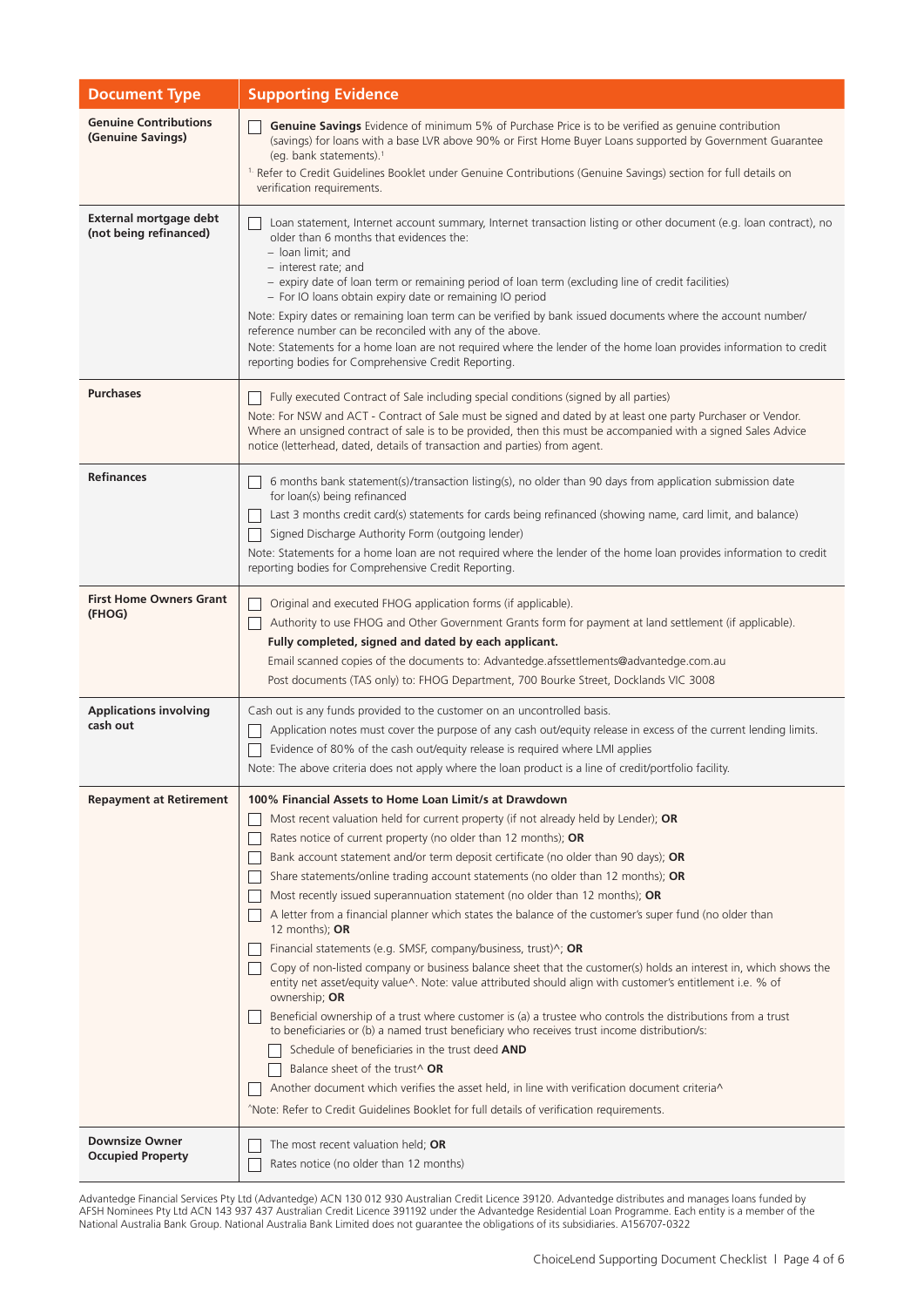# New Application COVID-19 Commentary



### CONVERSATION GUIDE

**Some questions to ask your applicants to help you understand if they have experienced or foresee any changes related to COVID-19:**

- Can you tell me about your job and the impacts of COVID-19?
- If applicable, has the rental income amount on any of your investment properties decreased?
- Can you tell me about any future changes that you are aware of and how they may potentially impact your financial situation?
- Has your employer given you any indication that COVID-19 may result in reduced hours or income?
- Post the COVID-19 pandemic, do you believe that you'll be able to return to your normal employment conditions?
- Have you been advised of any future changes to your employment?
- Is your situation temporary and likely to recover shortly after settlement? If yes, how will you meet your repayments and commitments during this interim period?

### **Self-employed income**

Can you tell me about your business and the impacts of COVID-19, will you be able to continue to trade? If impacted, you must address all of the following:

- Can you tell me about how the COVID-19 measures have impacted your sales, and how further measures may impact your sales over the coming months (e.g. reduced sales and enquires by 40% since last week due to the nature of the industry, or cancelled projects etc.)?
- Can you tell me about the impact that COVID-19 has had/may have on your cashflow over the next six months (e.g. debtors paying slower, creditors deducting terms)?
- What, if any, COVID-19 Government Assistance you have taken up?
- Can you tell me about any future changes that you are aware of and how they may potentially impact your financial situation?
- Post the COVID-19 pandemic, do you believe that your business will be able to return to more normal trading conditions? If so, how long have you planned for this to occur?